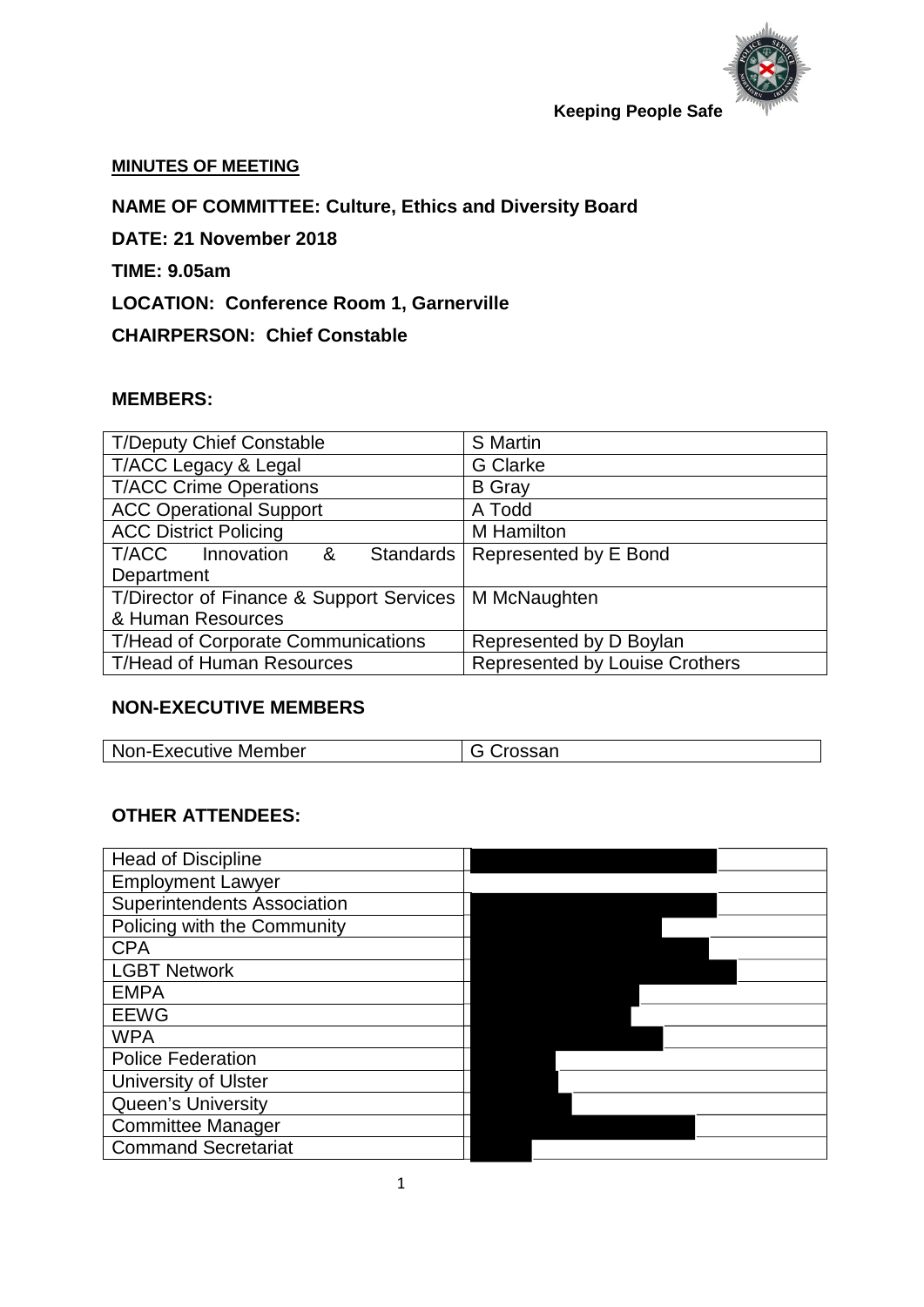

Command Secretariat

# **APOLOGIES:**

| <b>Head of Occupational Health</b>        |                     |
|-------------------------------------------|---------------------|
| Section 75 Lead                           |                     |
| <b>Diversity Officer</b>                  |                     |
| <b>NIPSA</b>                              |                     |
| <b>Employment Lawyer</b>                  |                     |
| <b>T/HOHR</b>                             | <b>Yvonne Cooke</b> |
| <b>ACC ISD</b>                            | <b>T</b> Mairs      |
| <b>T/Head of Corporate Communications</b> |                     |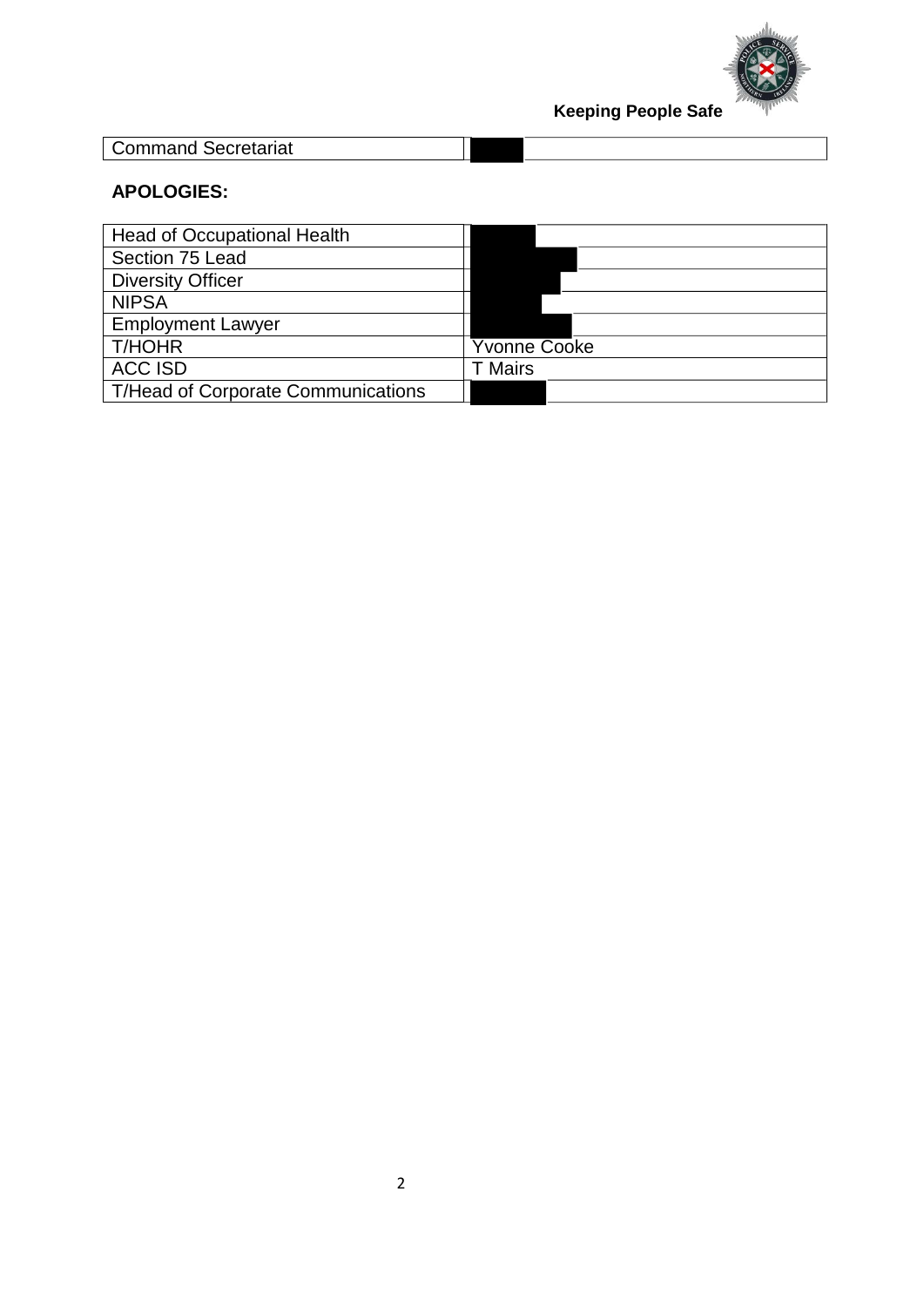

#### **1.18/55 - Welcome and Apologies**

The Chief Constable opened the meeting and welcomed the members in attendance.

The apologies were noted but the Chair asked that the message was conveyed to the key members that attendance at CEDB should be prioritised given the importance and standing of this meeting.

A quorum was confirmed.

#### **2. 18/56 Declaration of Conflict of Interests**

The Chief Constable stated that as per decision taken at Service Executive Board on 18 January 2017, in line with good corporate governance practice as set out by the NI Audit Office, members and any persons in attendance were to declare any conflict of interest with any items on the agenda and these were to be recorded in the minutes.

No issues were raised.

#### **3. 18/57 Minutes from previous meeting + redactions**

The minutes from the meeting on 26 September 2018 were approved. It was agreed that no redactions from the previous minutes were required other than the names of some attendees.

#### **4. 18/58 Action Register**

The action register was reviewed and completed actions were noted.

#### **5. 18/59 Tactical Group Updates**

### **Policing With Community (PWC) Update**

Head of PWC updated the members on the progress of the PWC project board since the last meeting along with an overview of planned activities which included:-

- The PWC behaviours would form part of the IPR process going forward.
- A full gap analysis had been carried out with a view to identifying next steps to achieve the PWC project deliverables.
- PWC project had been invited into the Police College to conduct a review of week 1 training for students. The findings in the review were positive and would be followed up with a full report back to the Police College.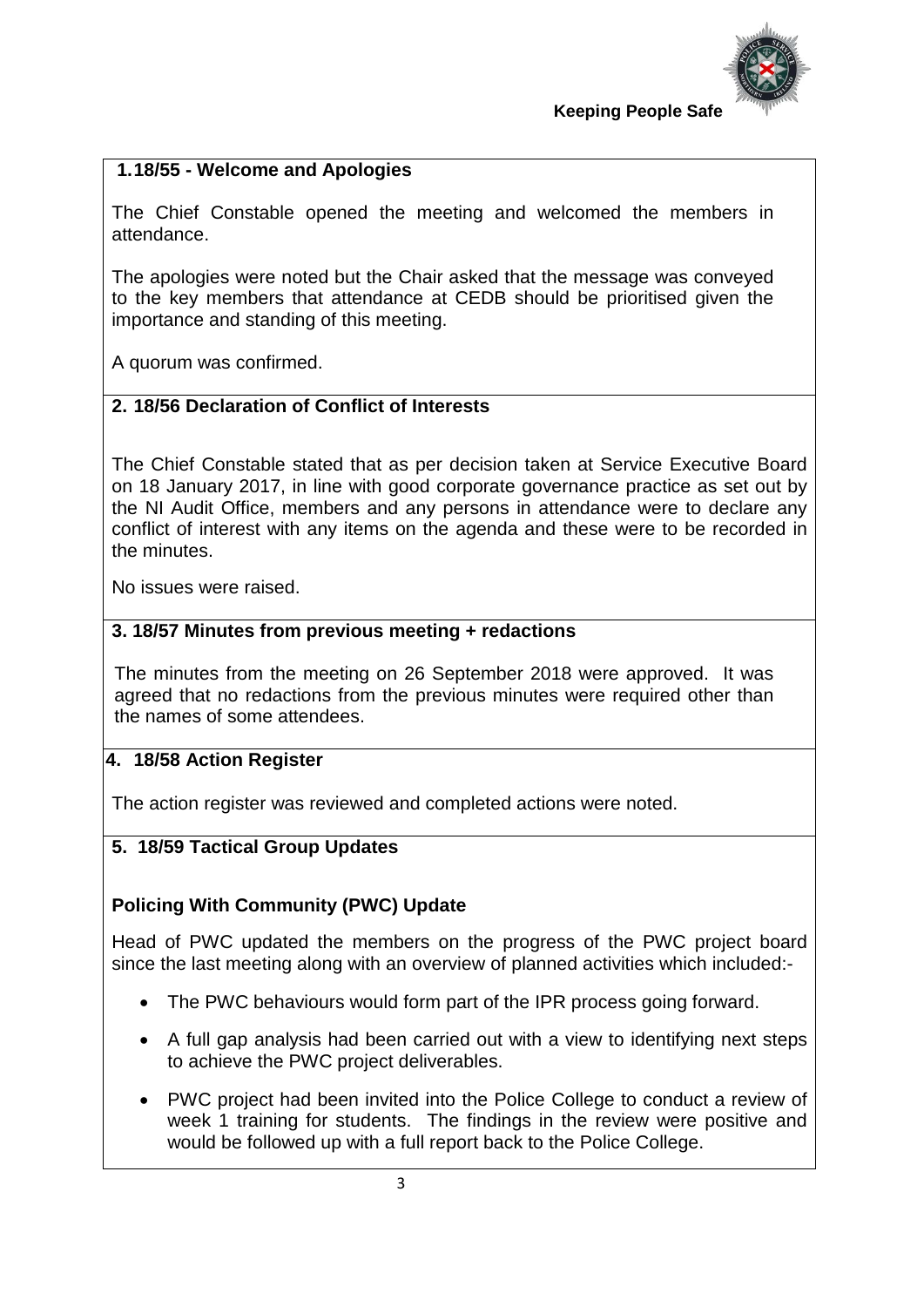

• The next 2 modules for the Open University were at an advanced stage and are entitled Community leadership and Community. Funding had been secured for a further 4 modules.

The Chief Constable acknowledged the importance of the PWC portfolio, however it was believed the PWC project should become 'business as usual', and similar to the full integration of Human Rights policing. It was however agreed that the PWC ethos was the core philosophy of PSNI and that some form of support team should remain in place to provide assistance and assurance.

Action – T/ACC ISD and ACC DPC to meet and discuss the future scope and scale of the PWC team in advance of the first NIPB Board meeting in December – Head of PWC

#### **Professional Standards and Ethics Governance Board (PSEGB)**

Chief Superintendent ISD provided members with an update on the progress since the last meeting and also provided narrative on the ACU and Discipline Dashboard which had previously been circulated.

The Chief Constable stated that part of the purpose of CEDB was to provide focus on diversity, standards, inclusion, openness, resourcing challenges, human rights and representativeness. He stated that it was encouraging to note the downward trends in the dashboard but it was equally important for the organisation to understand the narrative behind the figures.

The Chief Constable stated that it was important to have a mixed economy staffing model in the Professional Standards team who would provide consistency of leadership in misconduct investigations. This team should be able to apply the different staffing regulations as well as provide a single investigation and consistency of approach. Assurances were given by ISD that work was ongoing to introduce a staffing model to reflect this.

Chief Superintendent ISD commented that the paper which had been commissioned on Ethics and the subsequent set up of Ethics Panels by end of financial year 2018/19 would enhance the understanding and management of PSNI standards and behaviours.

ACC Crime Ops commented that it was important to evaluate the need for Diversity and Human Rights Training to be reintroduced into the students induction programme.

T/DCC informed the meeting that he was due to meet with Legal Services and T/HOHR to understand the lessons learned from settled IT cases that would inform ethics around standards and behaviours.

Action – Invite ACC Crime Ops to meeting which is being organised regarding learning from settled Industrial Tribunal Cases that would help inform the ethics around standards and behaviours – T/DCC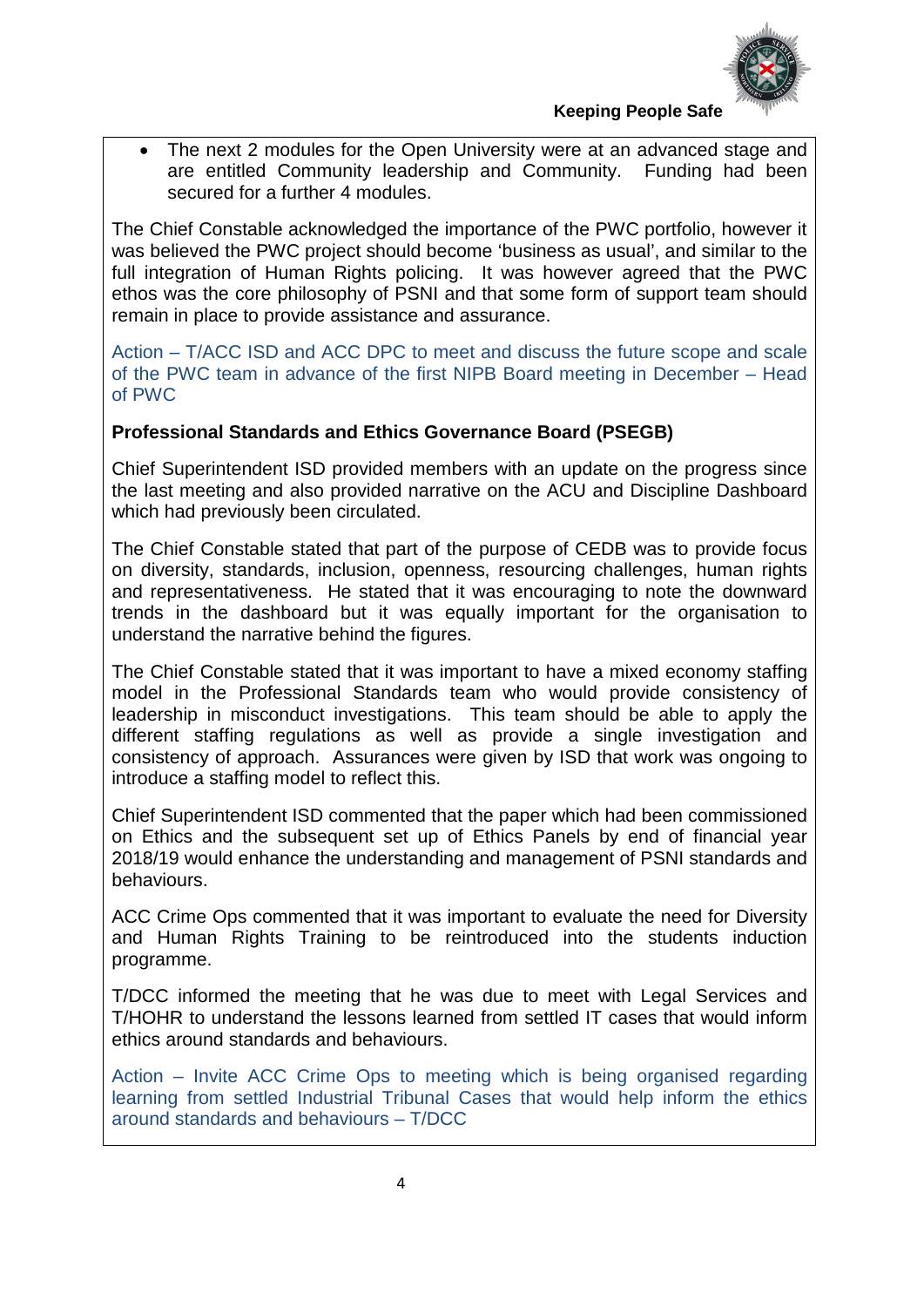

### **Employee Engagement and Wellbeing Group (EEWG)**

The EEWG co-chair updated the members on the progress since the last meeting.

The update concentrated on the collaborative working and evidence based practice which linked into the national Humanising HR Policy project and advancement towards the national wellbeing strategy. The Callsign article which promoted the role and work of the wellbeing coordinator was also highlighted.

The PFNI chair informed the meeting that a recent federation survey had been completed and the results would be shared with the Chief Constable.

The Chief Constable sought further information around the timing of the PSNI's next follow-up Durham survey.

Action – Clarify the date of the next Durham Survey – T/HOHR

Members discussed the flexible working pilot. It was understood that the policy was still in draft form. The review of the pilot indicated that there had been difficulties in the complexity of the application process. It was agreed that flexible working would require innovative thinking to endorse PSNI as an employer of choice. Bespoke work patterns, satellite and remote working should be considered. T/DCC informed members that he had previously led on the remote working pilot which had progressed through a full business cycle. He offered to work with HOHR to reestablish this work.

Action – HOHR to liaise with T/DCC to examine the re-establishment of remote working options – HOHR

#### **Positive Action Group – ACC Crime Operations Department**

The PAG chair updated the members on the progress of Positive Action Group since the last meeting. The next PAG meeting would hear updates on the firearms project and would also agree terms of reference for the welfare support workstream led by Superintendent H District. Members were also informed that the internal specialist selection workstream to address under representation in specialist roles in OSD, C4 and C3 an inaugural meeting had taken place. The workstream would be led by Superintendent Command Secretariat. ACC Crime Operations stated that the Physical Competency Assessment was front and centre to the debate of underrepresentation in all selection processes.

Members were given a breakdown of the pass rates for PCA in recruitment campaign 4 which highlighted the low female pass rate. It was established that there was a variance in the selection test for TSG and the competency test to remain in post which had been addressed by ACC OSD removing the PCA from the initial selection process in preference of a revised format which would be undertaken as part of an annual performance review. An update paper from ACC OSD would be ready for CEDB in January 2019 with a full paper to follow in March 2019.

The Internal Resourcing representative explained how the new advertising campaign would focus on 'train together to work together'. She also explained how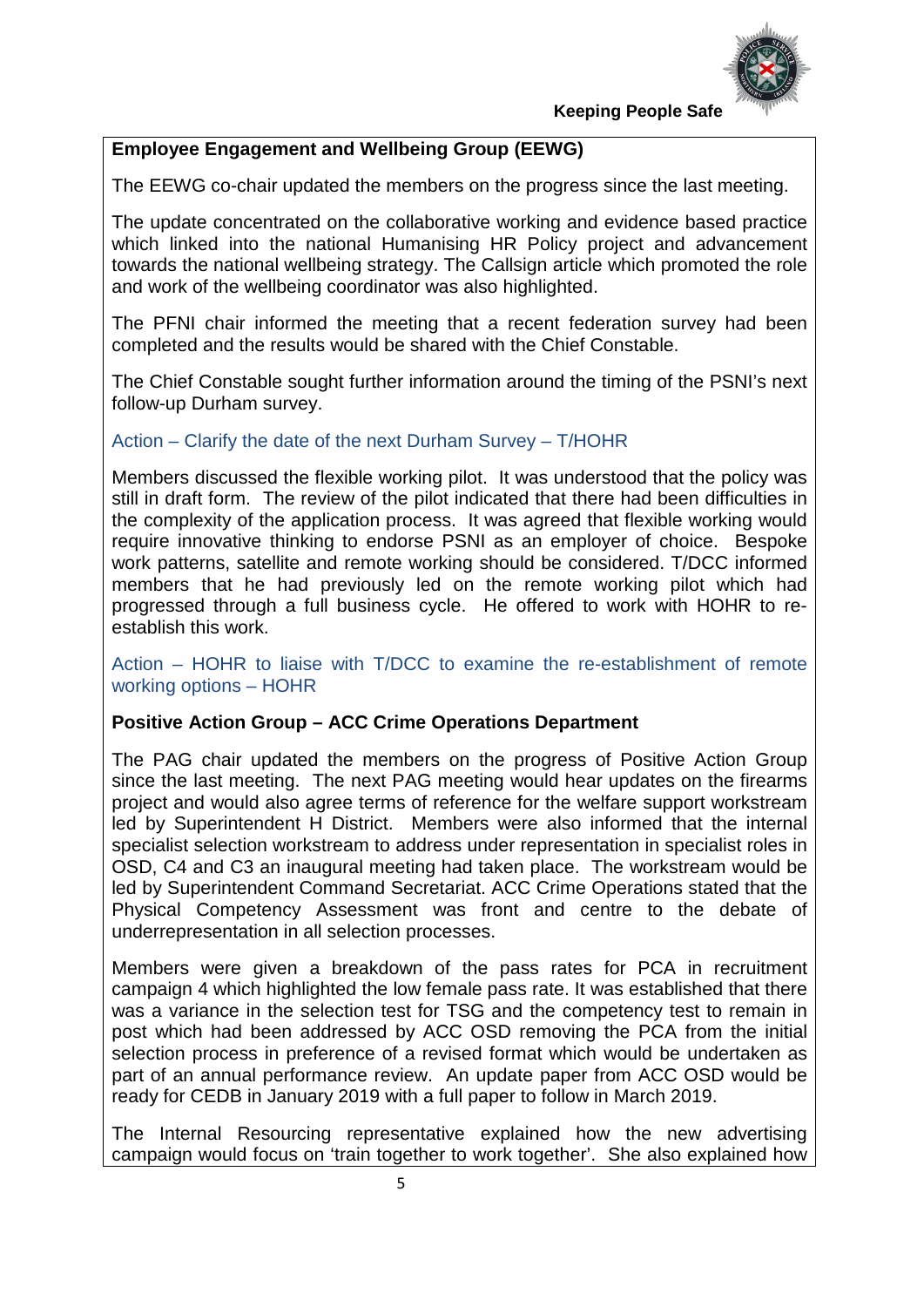

PCA familiarisation worked and the availability of sessions with a Personal Trainer to assist in preparation.

It was agreed that ACC Crime Operations would use the findings from ACC OSD's report to develop a wider paper to inform the organisational position in removing PCA from all initial selection processes.

Action – Use the findings from ACC OSD's report to develop a wider paper to inform the organisational position in removing PCA from all initial selection processes – ACC Crime Ops.

Member availed of a break from 10.35 am - 10.50am

#### **6. 18/60 Section 75 Update**

Head of PWC provided an update to the members on the number of screenings completed in 2018 financial year to date. Members were also assured that the end of year report was now ready for submission to the Equality Commission.

It was agreed that updates going forward would include statistics on positive screenings.

Action – include statistics on positive screenings in updates going forward – Head of PWC

Action - Link in with HOHR re Section 75 moving from PWC to HR. – Head of PWC

### **7. 18/61 Forthcoming Events**

Head of PWC provided an update on forthcoming events and highlighted events of interest to CEDB taking place from December 2018 – February 2019 which would be supported by Callsign articles. Members were urged to highlight any additions to the PWC calendar for 2019 which was currently in draft format.

T/DCC highlighted that a member of the Hindu community had contacted him conveying disappointment that PSNI had not acknowledged Diwali. Members acknowledged the need to be proactive and to strike a balance around diversity festivals and celebrations. Chief Superintendent DPC reported what had been done in support of Hanukkah. It was recognised that an external messaging communication package should be put in place in recognition of Hanukkah and other such diversity and celebrations as appropriate.

It was highlighted that good practice already existed in local Universities and NPCC on communication for the diversity calendar and ACC ISD should work with Corporate Communications and PWC to establish a proportionate and measured way of identifying diversity festivals and celebrations.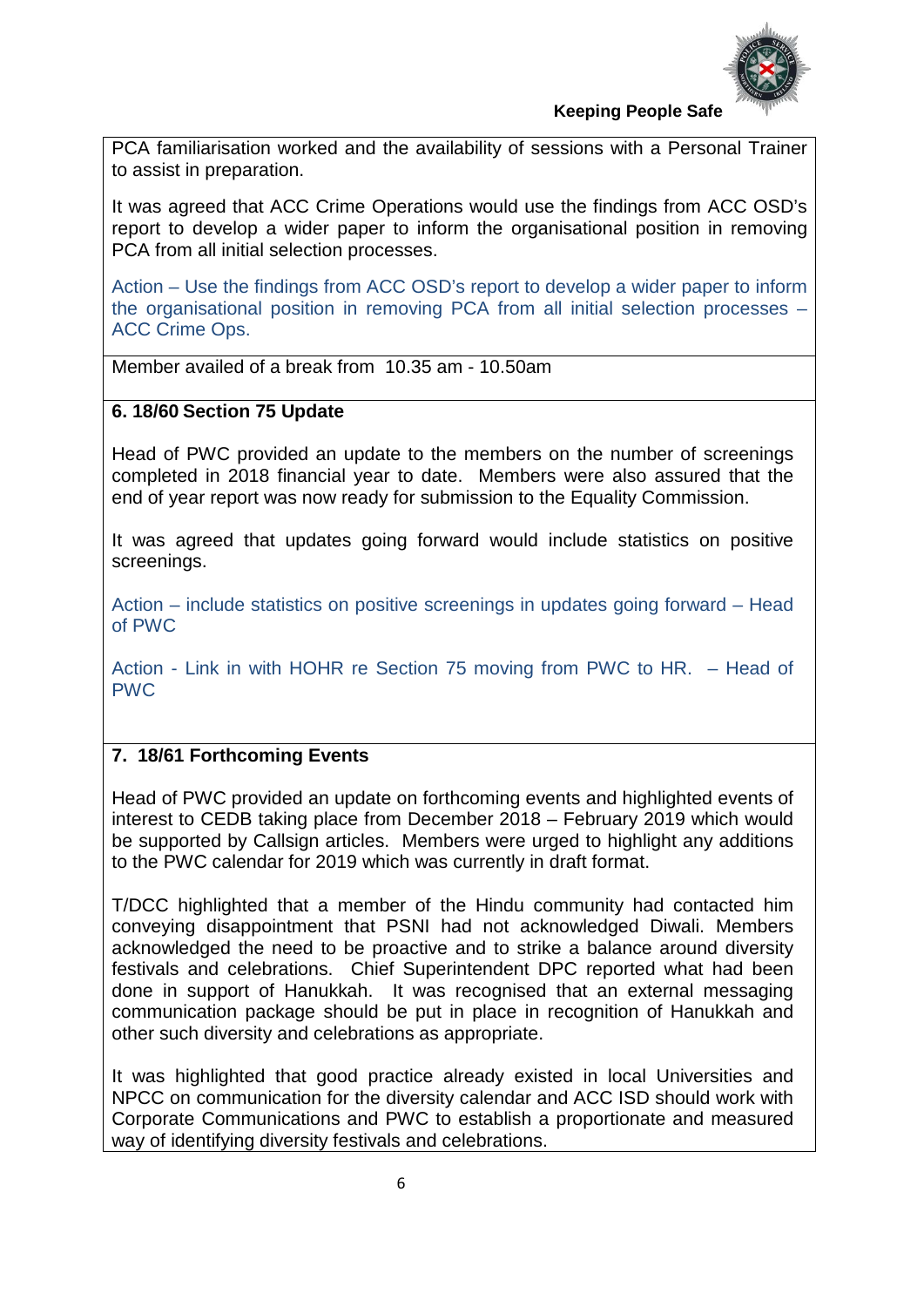

**Action -** work with Corporate Communications and PWC to establish a proportionate and measured way of identifying diversity festivals and celebrations taking cognisance of good practice from local universities and NPCC communications departments – ACC ISD

#### **8. 18/62 – Minority and Diversity Association Updates**

Representatives from the minority and diversity associations provided updates from each of their groups to highlight ongoing work and upcoming events. Members noted the verbal reports.

### 9. **18/63 – Good and Harmonious Working Environment**

T/ACC Crime Operations updated the members on a paper which had previously been circulated.

ACC Crime Ops introduced the paper and explained the definitions of neutral working environment and good and harmonious working environments. members discussed the current PSNI positioning on the continuum from neutral to good and harmonious. It was recognised that the current working practices may not completely reach the threshold of 'good and harmonious' and were more closely aligned with a neutral working environment.

Superintendent Command Secretariat suggested that any consideration of PSNI internal working environment must be cognisant of public perceptions of our impartiality and the external environment was more significant.

There was a wider discussion as to perceptions in Northern Ireland society in a post-conflict society and one in which the police service was not yet fully representative of the community it serves.

The Chief Constable agreed that this was an important piece of work and CEDB was a good forum in which to challenge ourselves and have these important discussions on our culture. He request the PAG take forward further work as follows:-

#### **Aim**

Work towards a good and harmonious work environment.

### **Guiding Principles**

- 1. PSNI should be an organisation that is inclusive, progressive and representative of the community and society we serve
- 2. Build on the PWC behaviours
- 3. A framework that is legally defensible
- 4. Apply proportionality test (particularly to perception and inclusiveness)